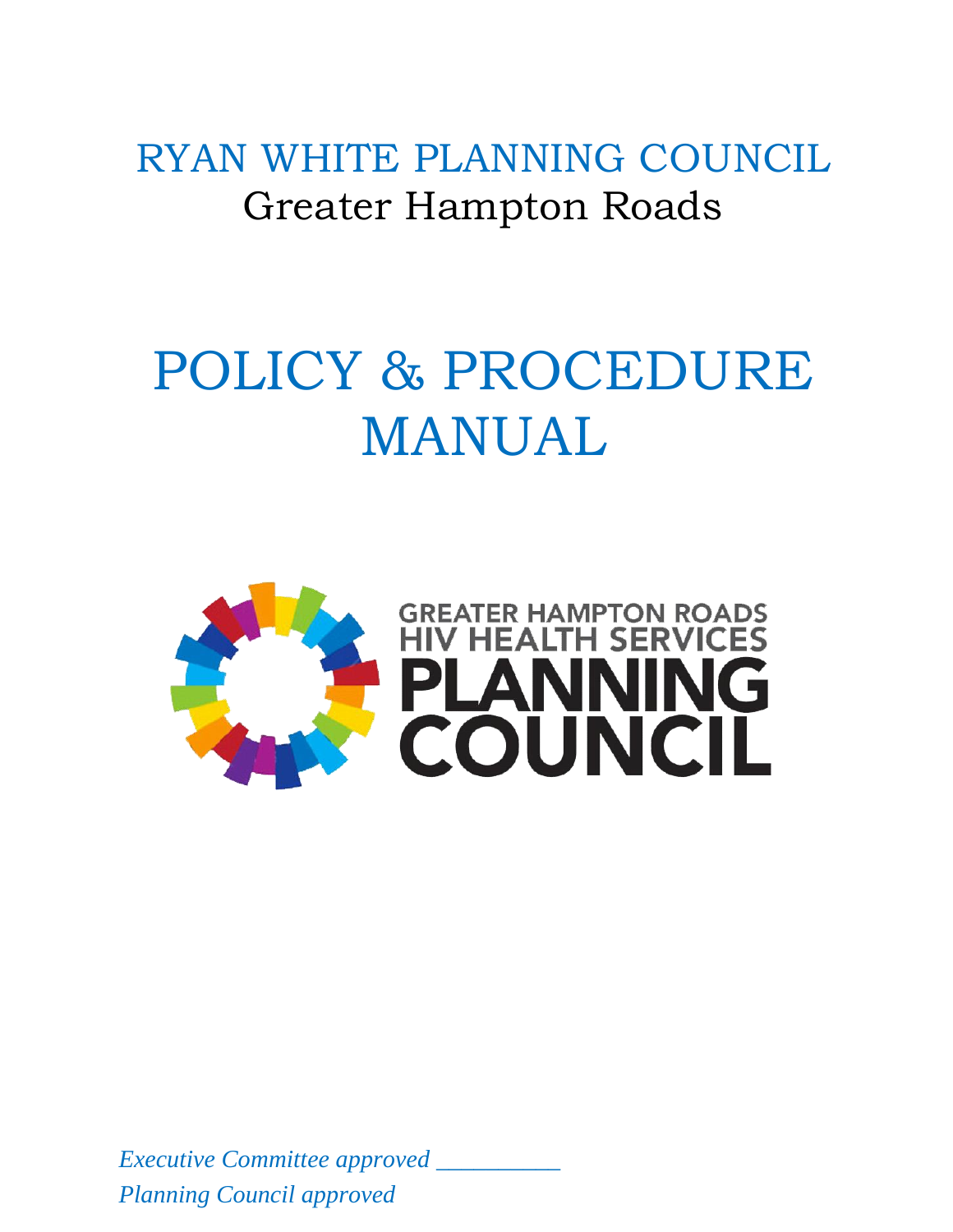## **TABLE OF CONTENTS**

|    | 1. PLANNING COUNCIL MEMBERSHIP                                                            | $\overline{2}$ |
|----|-------------------------------------------------------------------------------------------|----------------|
| 2. | PLANNING COUNCIL ORIENTATION AND TRAINING                                                 | 3              |
| 3. | PLANNING COUNCIL CO-CHAIRS<br>OVERVIEW, ELIGIBILITY, NOMINATION PROCESS, RESPONSIBILITIES | 3              |
| 4. | PLANNING COUNCIL CODE OF CONDUCT                                                          | 5              |
| 5. | <b>PUBLIC MEETINGS</b>                                                                    | 6              |
| 6. | PLANNING COUNCIL MEETING MINUTES                                                          | 6              |
| 7. | PLANNING COUNCIL REPRESENTATION<br><b>OVERVIEW, REFLECTIVENESS</b>                        | 7              |
| 8. | <b>TRANSPORTATION</b>                                                                     | 8              |
| 9. | <b>CONFLICTS OF INTEREST</b>                                                              | 8              |
|    | 10. GRIEVANCES<br>STATEMENT OF PRINCIPLE, TYPES, STANDING, PROCEDURES                     | 9              |
|    | 11. SERVICE STANDARDS                                                                     | 11             |
|    | 12. POLICIES & PROCEDURES                                                                 | 11             |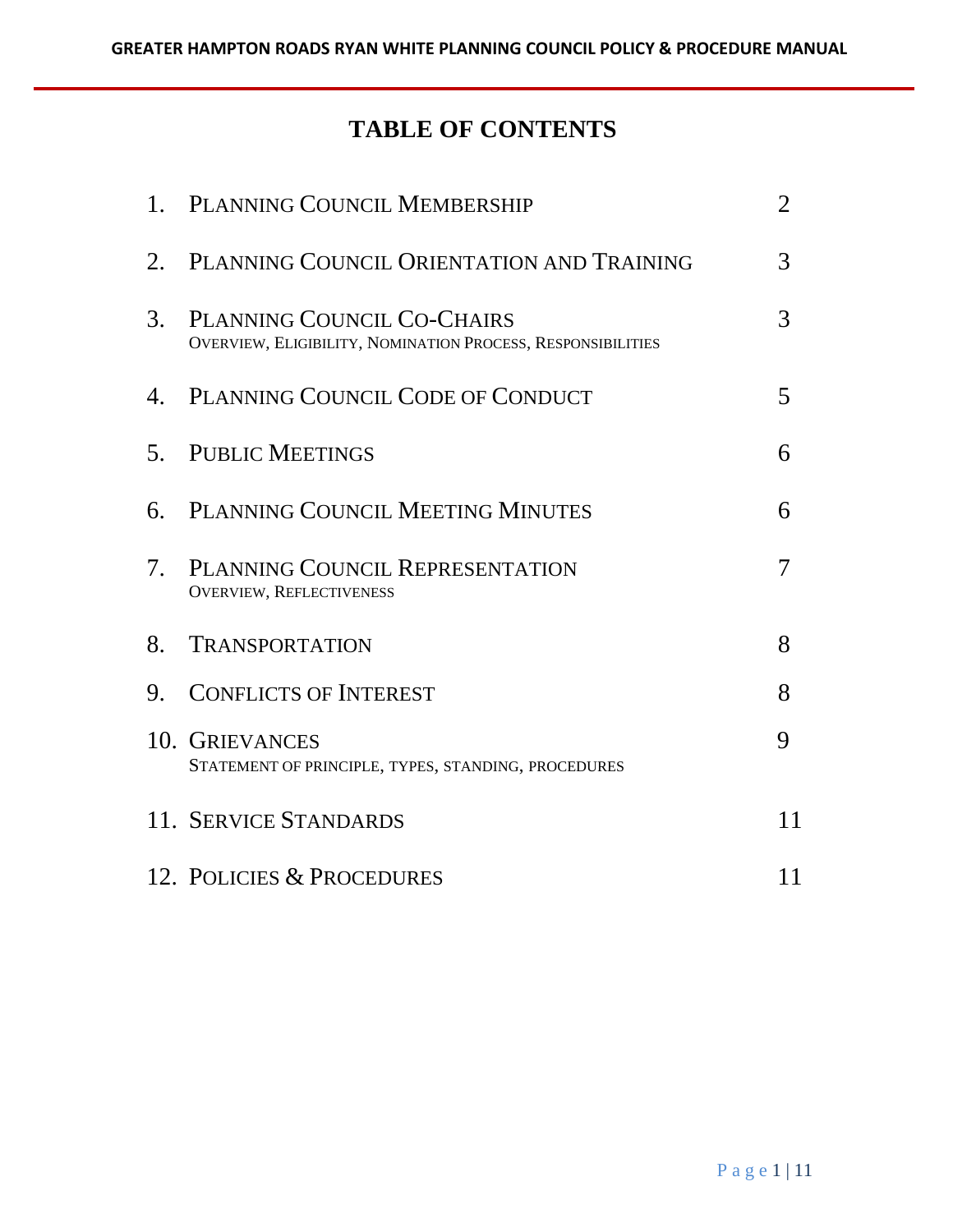## PLANNING COUNCIL MEMBERSHIP

#### **NOMINATION PROCESS FOR PLANNING COUNCIL MEMBERSHIP**

#### By-Law section 3.03(b)

- 1. A blank application for nomination to the Council is available to anyone who requests them and are kept with Planning Council Staff.
- 2. Persons may nominate themselves or persons may be nominated by someone else.
- 3. Completed applications are submitted in confidence to the Membership & Nominations Committee, which is representative of the Council (delivery instructions are included with nomination form).
- 4. Nominees may be recruited by the Membership & Nominations Committee in conjunction with the Planning Council as a whole in accordance with a plan that outlines target populations for recruitment
- 5. The Membership & Nominations Committee will review nominations on an ongoing basis and go into Executive Session to discuss confidential information as needed.
- 6. The Membership & Nominations Committee examines the current composition of the Council and reviews applications for several variables including: reflectiveness, geographic area of employment and/or residence, agency affiliation, and legislative requirements. Additional information regarding a nominee's experience and background will be considered to the extent that a nominee chooses to disclose the information in the nomination application. The information may provide evidence of the nominee's leadership qualities, organizational abilities, individual strengths, and commitment to HIV/AIDS services. All information is recorded and stored by the Chair of the Membership & Nominations Committee and/or Planning Council Staff in accordance with the Public Act concerning HIV/AIDS Confidentiality.
- 7. After the Membership & Nominations Committee reviews applications, new applicants deemed eligible are then required to attend one Committee meeting (excluding Executive) and one Planning Council meeting. For renewal applications, for members in good standing this requirement will be waived. In order for an applicant to be a member he or she must live or work within the New Haven/Fairfield EMA. The only exception to this is if the applicant fulfills a HRSA mandated position and this position cannot be filled by someone within the EMA. During the application process to fulfill the attendance requirement, consumers deemed eligible will be provided transportation assistance if needed and based on availability of funding. Once an applicant meets this requirement, the Membership & Nominations committee will conduct a final review of applications and may forward to Planning Council for consideration. If the Council votes to accept the applicant, Planning Council Staff will forward the applicant's information to the Chief Elected Official for formal appointment.
- 8. Applications are accepted year-round.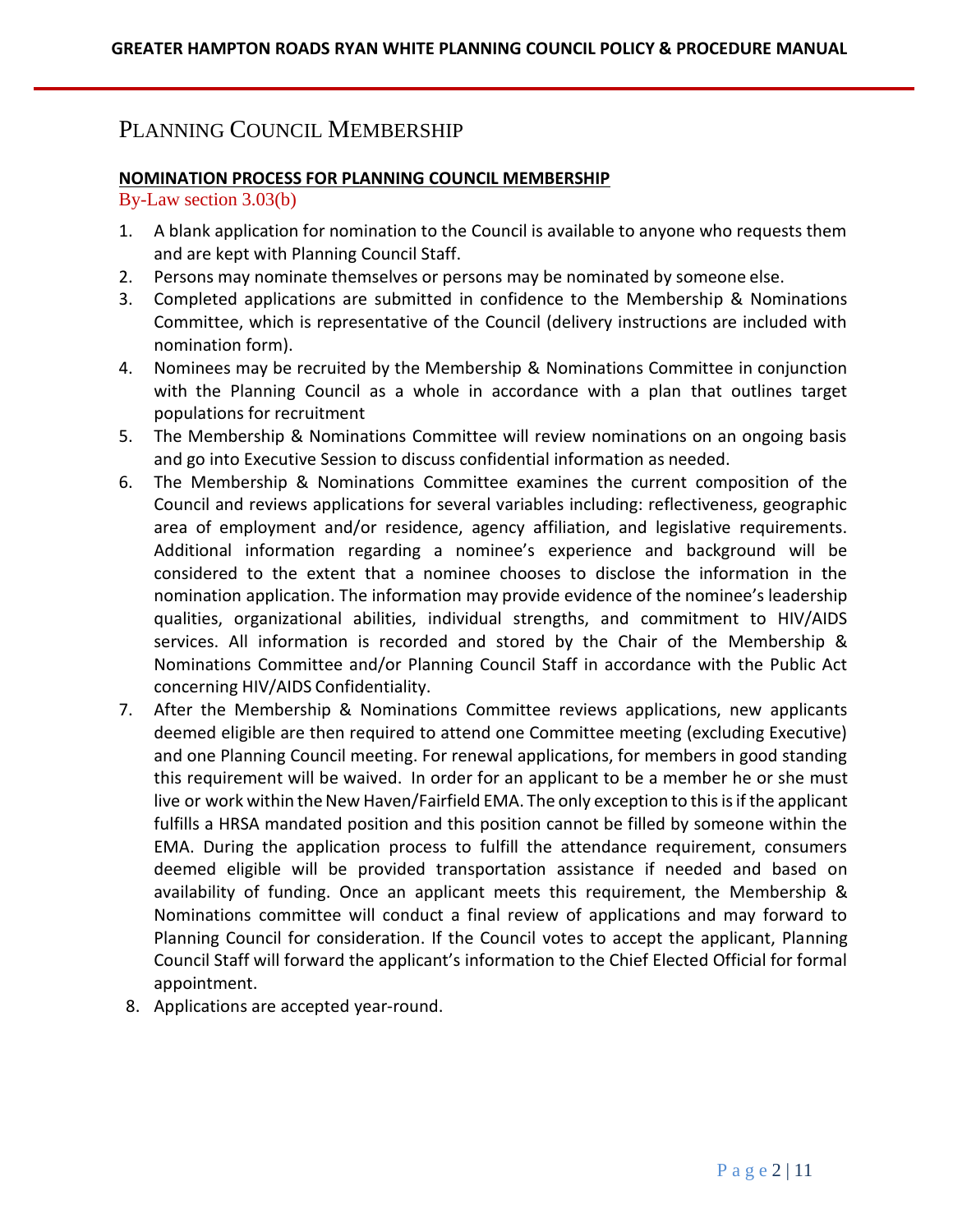## PLANNING COUNCIL ORIENTATION AND TRAINING

**Orientation:** - New members will attend a new member orientation. At the orientation, they will learn more about the Planning Council's structure, tasks, members, and meetings, the Ryan White HIV/AIDS Treatment Extension Act of 2009, and the Planning Council's relationship to the Recipient's office and other organizations. If you are a new member, Planning Council Support will contact you about the next orientation.

**Ongoing Training:** - On occasion, all Planning Council members will be asked to participate in ongoing or refresher training about more complex tasks or issues, such as the annual priority setting/resource allocation process.

## PLANNING COUNCIL CO-CHAIRS

#### By-Law section 6.1

Two Co-Chairs shall be the Officers of the Planning Council. This Council shall make all attempts to secure at least one Co-Chair that is HIV+ to ensure representation of people living with HIV/AIDS in Council leadership positions. The term of office shall be for three years. All Co-Chairs are appointed by and serve at the pleasure of the Mayor of the City of Norfolk.

Co-Chair terms take the place of Planning Council membership terms. Therefore, once a Council member becomes a Planning Council Co-Chair, their membership term is ended, and their three-year Co-Chair term begins. Once the Co-Chair term is finished, the individual is no longer a Planning Council member, but is eligible to immediately reapply for Planning Council membership.

Co-Chair terms should end in rotating years so as not to have both leaving in the same year. In the event that Co-Chair terms cannot end in rotating years, the Council should request that the Co-Chair with the latest termination date have his or her term extended by one year. If terms end on the same date, the Planning Council shall vote to decide which Co-Chair's term should be extended.

In the event that a Co-Chair resigns from the Planning Council, the Membership & Nominations Committee will seek nominations to fill the term of the resigning Co-Chair and make a recommendation to the Planning Council for a vote. The nomination and vote tally will be forwarded to the Mayor for final appointment.

#### **Planning Council Co-Chairs Eligibility**

By-Law section 6.1

- Currently serve as a Council member.
- Have currently served on the Council for at least 12 consecutive months.
- Have attended at least 75% of Council and committee meetings within the last 12months.
- Currently resides in the Norfolk TGA or represents a mandated category based on HRSA Planning Council Requirements.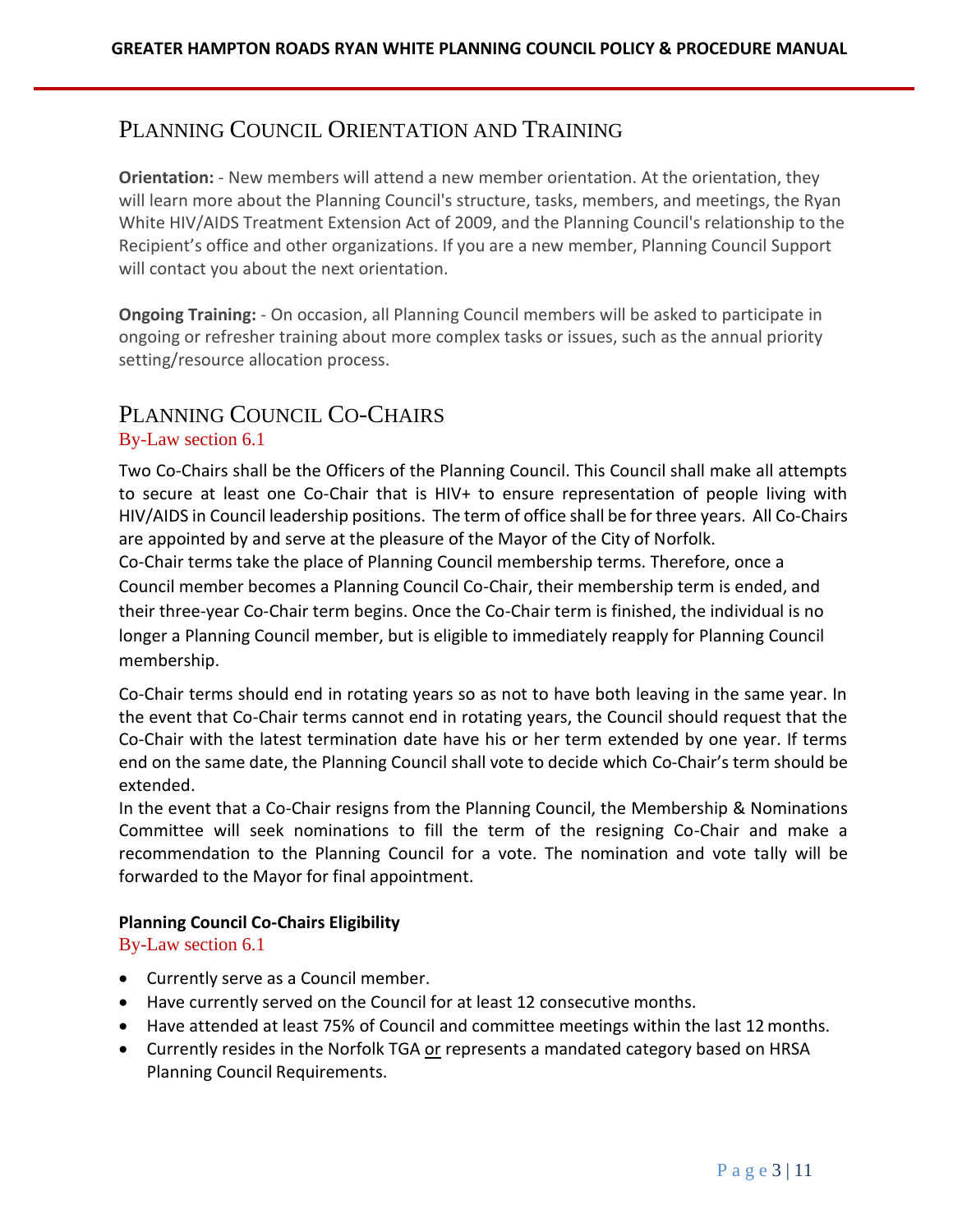#### **Planning Council Co-Chairs Nomination Process**

The voting process for Planning Council Co-Chair nominations differs from the regular voting process. The vote begins by the Membership & Nominations Committee recommending all eligible nominations to the Planning Council that it has received. While strongly encouraging multiple nominations, the Membership & Nominations Committee retains the right to move an eligible Co-Chair nomination forward to the full Planning Council when at least one eligible nomination is submitted.

During the meeting in which nominations are being moved forward to a vote, the following process takes place.

- The Membership & Nominations Committee distributes information about the nominees. Nominees have the opportunity to address the council and then leave the room during Planning Council discussion.
- A motion is entertained to consider the nominations. After the motion is seconded, discussion occurs.
- Once discussion is finished, a written ballot tally is taken. This tally is designed to allow council members to prioritize the nominees when there is more than one nominee, since parliamentary procedure only allows a yes / no / abstention vote. Even if only one nominee exists, the ballot tally is used to let members make an individual and private choice on the nominee.
- The ballot is submitted to and counted by Planning Council Staff and the results are shared with the Planning Council Co-Chairs. The Co-Chairs announce the results of the ballot to the Planning Council.
- A Planning Council member converts the results of the ballot into an official motion to recommend to the mayor for appointment of the nominee with the most ballot votes and to forward the prioritized list of names from the ballot tally to the mayor. The motion follows regular parliamentary procedure (second, discussion, called vote).
- After the vote is complete, the Council forwards a list of all Co-Chair nominees and their qualifications and the top recommendation from the Planning Council. The Mayor of New Haven makes the final appointment of the Council Co-Chairs.

#### **Planning Council Co-Chair Responsibilities**

By-Law section 6.02

One or both Co-Chairs shall:

- 1. Preside at all meetings of the Planning Council.
- 2. Appoint any Standing and Special Committees.
- 3. Serve as liaison, or designate a liaison, for/with the Mayor of the City of Norfolk andthe Ryan White Office.
- 4. Serve as liaison, or designate a liaison, for communication, as appropriate, with theRyan White Office and the Health Resources and Service Administration (HRSA). Attend, or appoint a representative to attend, HRSA meetings / conferences.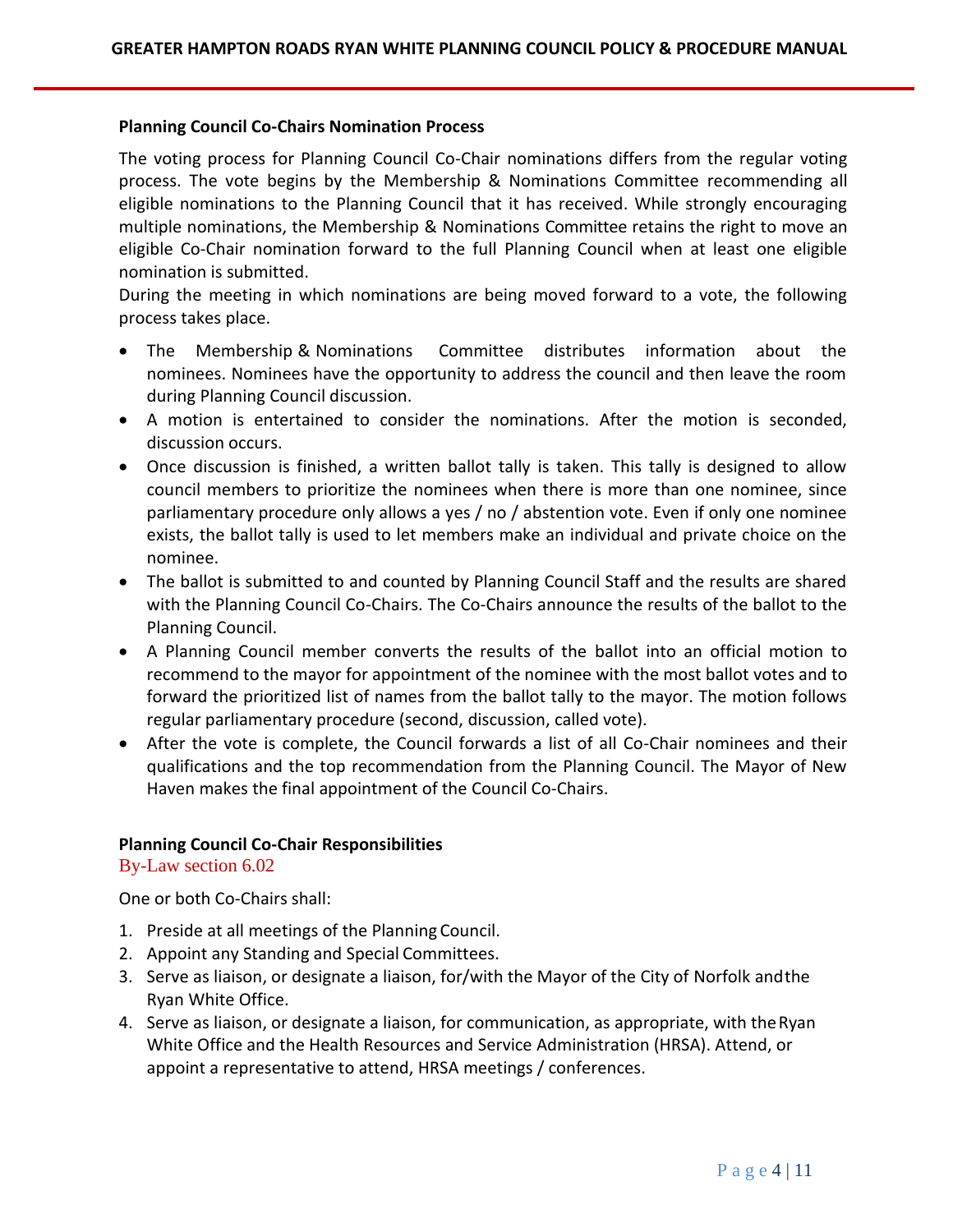- 5. Coordinate, or cause to be coordinated, interaction among stakeholders, such as representatives from other Modernization Act Participants (Parts B, C, D, others), local and statewide HIV/AIDS planning groups, and State and local health and service Departments.
- 6. Serve as public spokesperson of the Planning Council. Issue or cause to be issued, correspondence that represents the position of the Planning Council on policy/operational/ other matters.
- *7.* Appoint Committee Co-Chairs in consultation with the Executive Committee*.*
- 8. Keep, or cause to be kept, the minutes of all meetings of the Planning Council (consistent with by-laws Article V Section 5.10) and of the Executive Committee.
- 9. Give, or cause to be given, all notices of meetings of the Planning Council (consistent with by-laws Article V Section 5.4) and of the Executive Committee.
- 10. Call or cause to be called, Special Meetings of the Planning Council consistent with by-laws Article V Section 5.2.
- 11. Keep, or cause to be kept, updated records of membership attendance at Planning Council meetings. Accept written notice of resignation from members and officers. Ensure that nominations and appointments are carried out in a timely fashion and consistent withHRSA membership requirements and other requirements authorized by the Planning Council. Notify the Membership & Nominations Committee Chair(s) of the vacancy created by such written notice of resignation.
- 12. Perform all other duties necessary or incidental to the position.
- 13. One Planning Council Co-chair will attend each standing committee of the Planning Council
- 14. In the event of the absence of both Committee Co-Chairs, a Council Co-Chair can chair a committee meeting.

## PLANNING COUNCIL CODE OF CONDUCT

- a. Every member will treat every other member with courtesy and respect their legitimate right to be part of discussions and decision-making. This means that all members/participants in meetings will have the opportunity to speak and be listenedto without interruptions.
- b. Every member will be truthful and honest.
- c. Every member will honor commitments and be prepared for all PlanningCouncil work. All Planning Council members are expected to reply to email requests in a timelymanner.
- d. A member who is a potential Part A Lead or Sub Sub Recipient shall identify themselves as such when participating in Council discussion relevant to their service.
- e. There will be no personal attacks on anyone; disagreements will focus on issues, not upon individuals.
- f. Once decisions are made, every member of the group will support the decision, regardless of their personal position.
- g. Information presented in confidence will be held in confidence and not discussed outside the meeting.
- h. Every member will honor their responsibility to present and consider the concerns of specific communities or population groups but shall also consider the overall needs of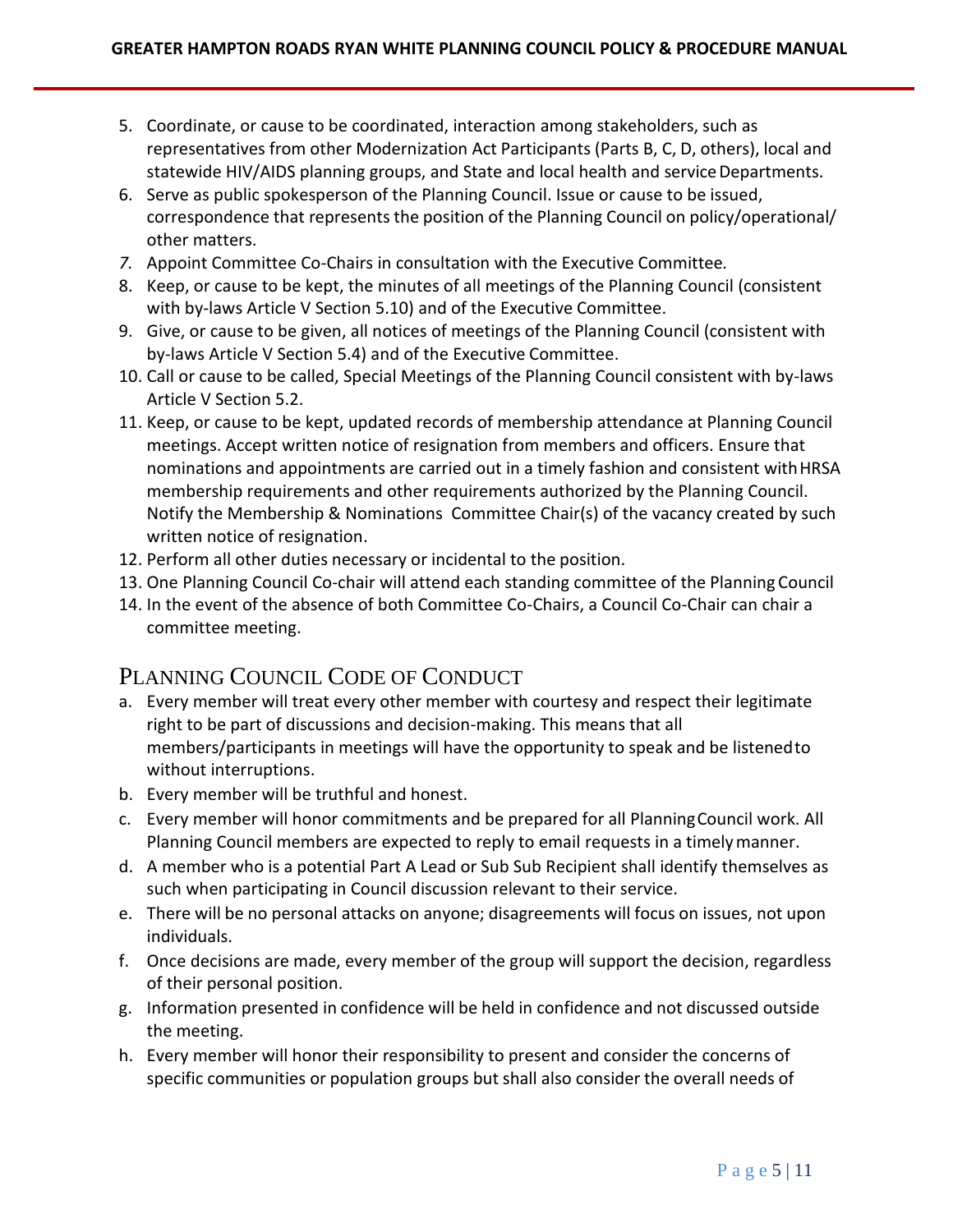people living with HIV disease and balance the interests of both in discussion and decision making.

- i. Any member, who feels they cannot support the mission, goals, strategies, programs, and/or leadership of the Planning Council as agreed upon by the members, shouldresign from the Planning Council.
- j. Every member will take responsibility not only for abiding by these rules of conduct personally, but also for speaking out to ensure all members abide by them.
- k. No member may speak or publish materials or provide endorsements on behalf ofor represent the Planning Council without express permission of the PlanningCouncil.
- l. Every member will participate and allow the participation of every other memberwithout discrimination with respect to gender, gender identity, sex, age, race, ethnicity, religious belief, sexual orientation, political belief, or physical, mental, or social impairment.
- m. No member shall publicly disparage or speak negatively of the Ryan White Part A Program or the HIV community. This includes social media.

## PUBLIC MEETINGS

### By-Law section 7.01

All regular meetings of the Planning Council and all committee meetings shall be open to the public for the purpose of observing the Planning Council's deliberations. The Planning Council will reserve time for public comment on the business agenda of any meeting of the full Planning Council. Planning Council minutes shall be public documents, in accordance with the Freedom of Information Act (FOIA) and Health Resources Services Administration (HRSA) regulations.

## PLANNING COUNCIL MEETING MINUTES

In accordance with HRSA regulations, Planning Council meeting minutes shall include the following items: Information on the date, time and location of the meeting; the meeting agenda; action items from the meeting; detailed summary of discussion points and outcomes according to each agenda item; an attendance record for Planning Council members; and a listing of nonmember meeting participants.

In producing the minutes, Planning Council members, Co-Chairs and any designee shall take appropriate measures to guard against disclosure of personal information that would constitute an invasion of privacy, including medical or other personnel mattersthatshould not be disclosed.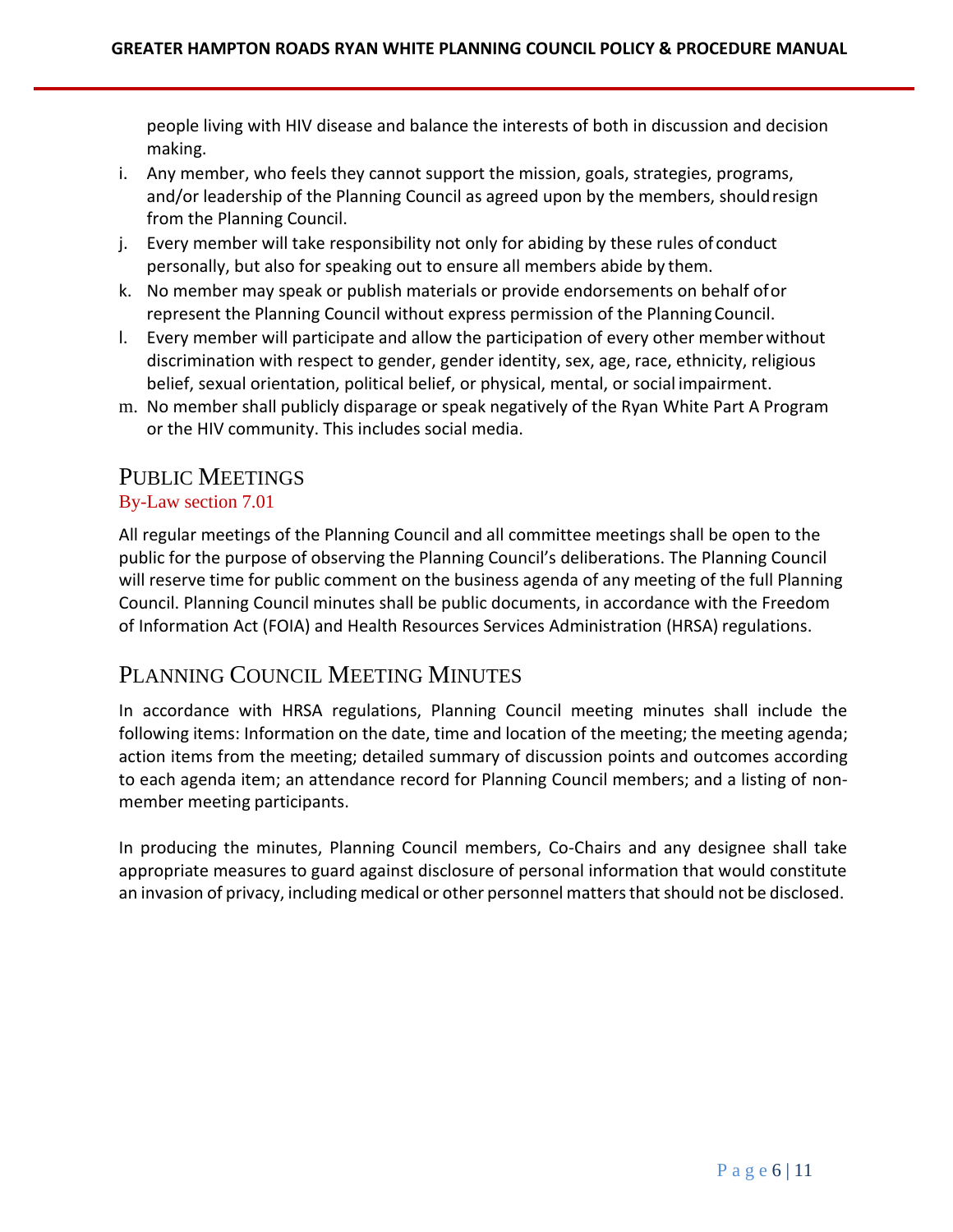## PLANNING COUNCIL REPRESENTATION By-Law section 3.02(a)

#### **Overview**

The Council shall consist of a maximum of forty-five (45) members. At a minimum, membership shall include representatives of the following groups:

- 1. Health-care providers, including federally-qualified health centers;
- 2. Community-based organizations serving affected populations and AIDS-service organizations;
- 3. Social-service providers, including housing and homeless-services providers;
- 4. Mental-health providers;
- 5. Substance-abuse providers;
- 6. Local public health agencies;
- 7. Hospital planning agencies or health-care planning agencies;
- 8. Affected communities, including individuals with HIV disease or AIDS, and historically under-served groups and subpopulations;
- 9. Non-elected community leaders;
- 10. State Medicaid agency;
- 11. State agency administering the Part B program;
- 12. Modernization Act Recipients under Part C;
- 13. Modernization Act Recipients under section 2671 which provide coordinated servicesand access to research for women, infants, children or youth (including Part D); or, if none exists, representatives of organizations with a history of serving children, youth, and families living with HIV/AIDS and operating in the EMA;
- 14. Recipients under other Federal HIV/AIDS programs, including HIV/AIDS-Prevention Programs;
- 15. Formerly incarcerated PLWH/A or their representatives;
- 16. Individuals co-infected with Hepatitis C; and
- 17. Members of a federally recognized Native American tribe.
- 18. Council membership is limited to two representatives from any organization.

#### **Reflectiveness**

The Council will strive to maintain in its composition demographics similar to those of the epidemic in the metropolitan area.

The Planning Council's membership will consist of at least 33 percent HIV+, non-conflicted individuals who receive Part A funded services. Planning Council co-chairs are responsible for validating this information as defined under co-chair responsibilities #11. A non-conflicted individual is someone who is not an officer, employee, or consultant to any provider that receives Part A funds.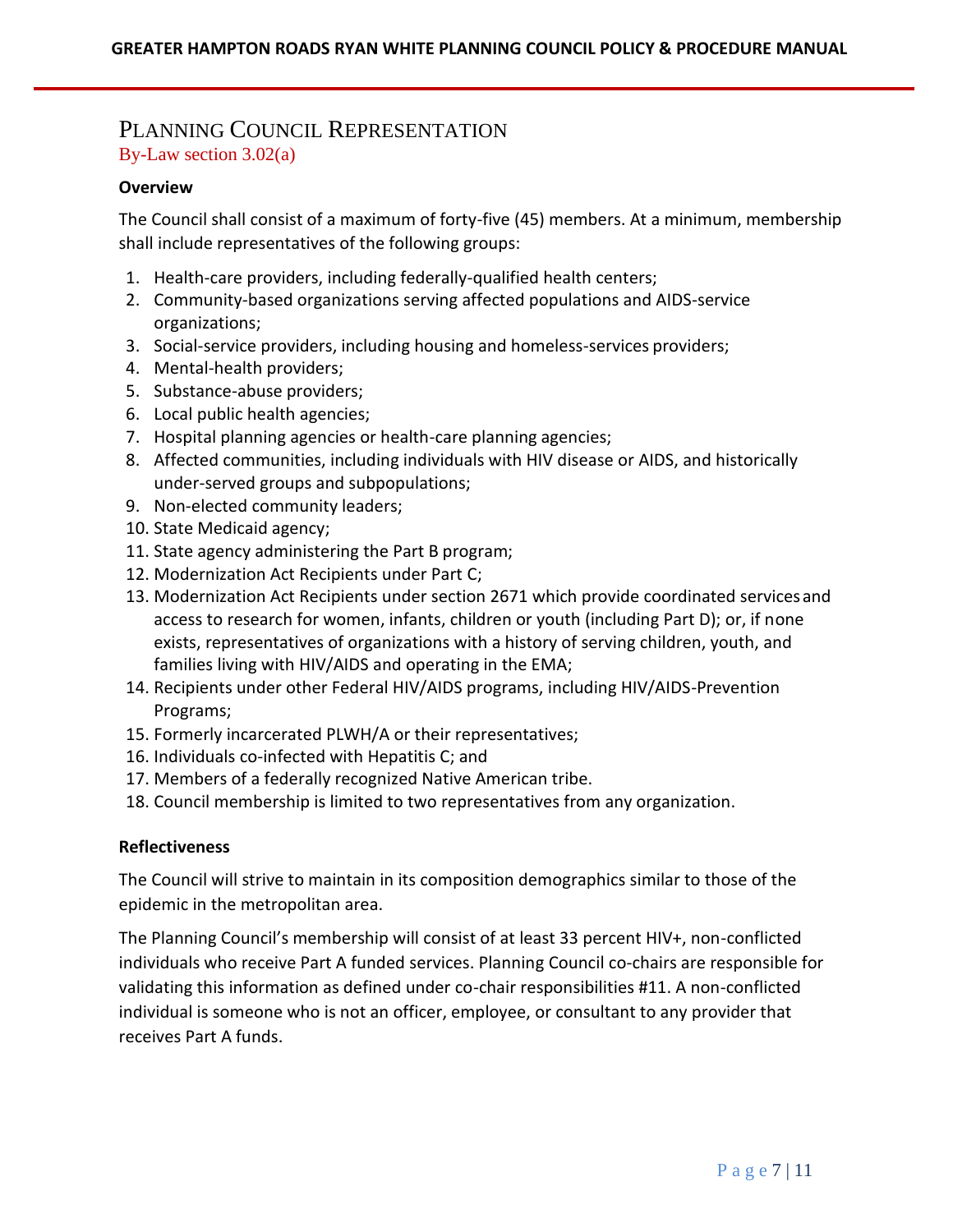## TRANSPORTATION

This pertains to all consumers who have either submitted a Planning Council membership application or have been approved as a Planning Council member after meeting attendance requirements by the Planning Council. Transportation will be provided in the most economical method based on consumer need. Such methods are:

- 1. Mileage Reimbursement If a consumer is driving their own car to and from meetings, they will receive the federally mandated mileage reimbursement per mile driven. The total amount of the reimbursement will then be distributed to the consumer in the form of a gas Card.
- 2. Bus Tokens If a consumer istaking the bus to and from meetings, bus tokens from the Hampton Roads Transit will be given.
- 3. Uber Planning Council Staff will determine if multiple consumers are coming from one location where this makes the most economic sense. This method will be determined on a case by case basis.

## CONFLICTS OF INTEREST By-Law Article IX

No member of the Planning Council or its committees shall knowingly take action to influence the conduct of the Planning Council in such a way as to confer any financial benefit on such member, his or her family members, or any corporation in which he or she is an employee or has a significant interest as stockholder, director or officer. Examples of conflict of interest that may arise during the course of the Planning Council's responsibility to prioritize and allocate funds for health services include:

- Member works for an agency that receives Part A funding for the service categoryin question.
- Member sits on the Board of the agency that receives Part A funding for the service category in question.
- Member's family member or significant other works for an agency that receives Part A funding for the service category in question.
- Member's family member or significant other sits on the Board of the agency that receives Part A funding for the service category in question.

Examples of conflict that are diffused through disclosure include (i.e., disclosure of the conflict allows the member to vote on the issue at hand):

• Member volunteers at an agency (in a capacity other than of an official / Board member) that receives Part A funding for the service category in question.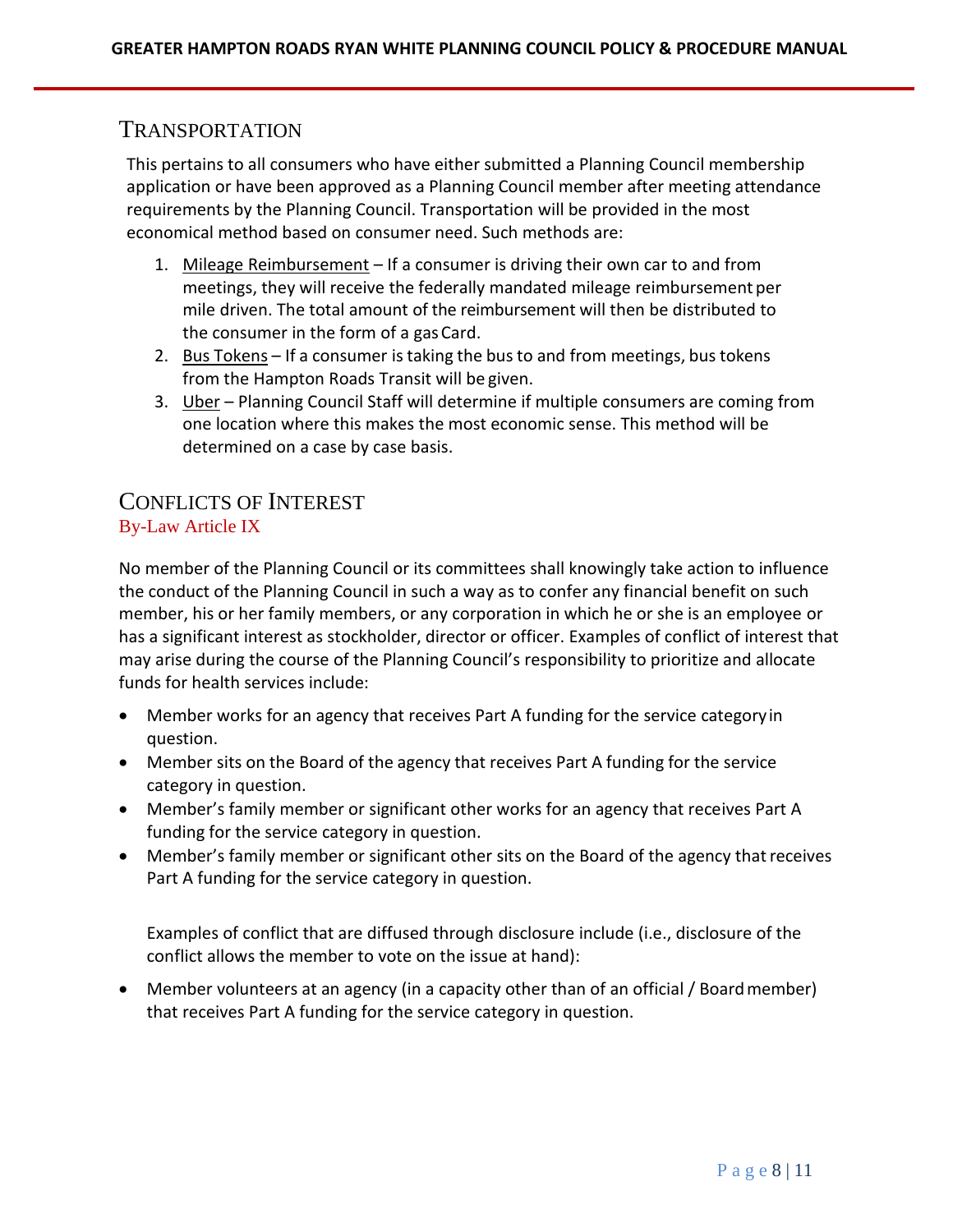• Member is a former employee of an agency that receives Part A funding for the service category in question.

An example of non-conflict could include:

Member living with HIV/AIDS receives services from the agency that receives Part A funding for the service category in question. Note: Members living with HIV/AIDS who work for or sit on the board of an agency that receives Part A funding are in conflict as described above.

- 1. In the event that a matter which raises a potential conflict of interest comes before the Council or a committee for consideration, recommendation or decision, the member shall disclose the conflict of interest as soon as he or she becomes aware of it, and the disclosure shall be recorded in the minutes of the meeting.
- 2. No member of the Planning Council or a Planning Council Committee who is aware of a potential conflict of interest with respect to any matter coming before the Planning Council or the Committee shall vote in connection with the matter.

During the course of the Planning Council's responsibility to prioritize and allocate funds for HRSA approved health service categories:

- A Planning Council member with Part A funding affiliation (other than as a consumer) for service category in question will be allowed to participate in the discussion around the matter but will not be allowed to vote in connection with the matter.
- A Planning Council member with Part A funding affiliation may vote on a slateof priorities and allocations after disclosing his/her conflict.
- A Planning Council member without Part A funding affiliation but whose agency provides services within service category in question will be allowed to both participate in the discussion as well as vote in connection with the matter.
- 1. These provisions shall not be construed to prevent or discourage any member of the Council or its committees from disclosing relevant information or stating a positionwith respect to any matter.
- 2. No member of the Council shall engage in any activity which is contrary to and in conflict with the goals and purposes of the Council or the parties herein.
- 3. The Planning Council may not be directly involved in the administration of the RyanWhite Grant. Specifically, the Council is prohibited from managing provider contracts.
- 4. Members of the Council and contractors are required annually to complete a Disclosure Form. This form should provide the relationship of the person to each organization that can benefit from the action by the Council. These Disclosure Forms will be updated every twelve (12) months.

## **GRIEVANCES**

By-Law Article X

#### **Grievances Related to Funding**

*a. Statement of Principle* The Planning Council is composed of members of the community who are concerned about the needs of persons infected and affected by HIV/AIDS. Priorities for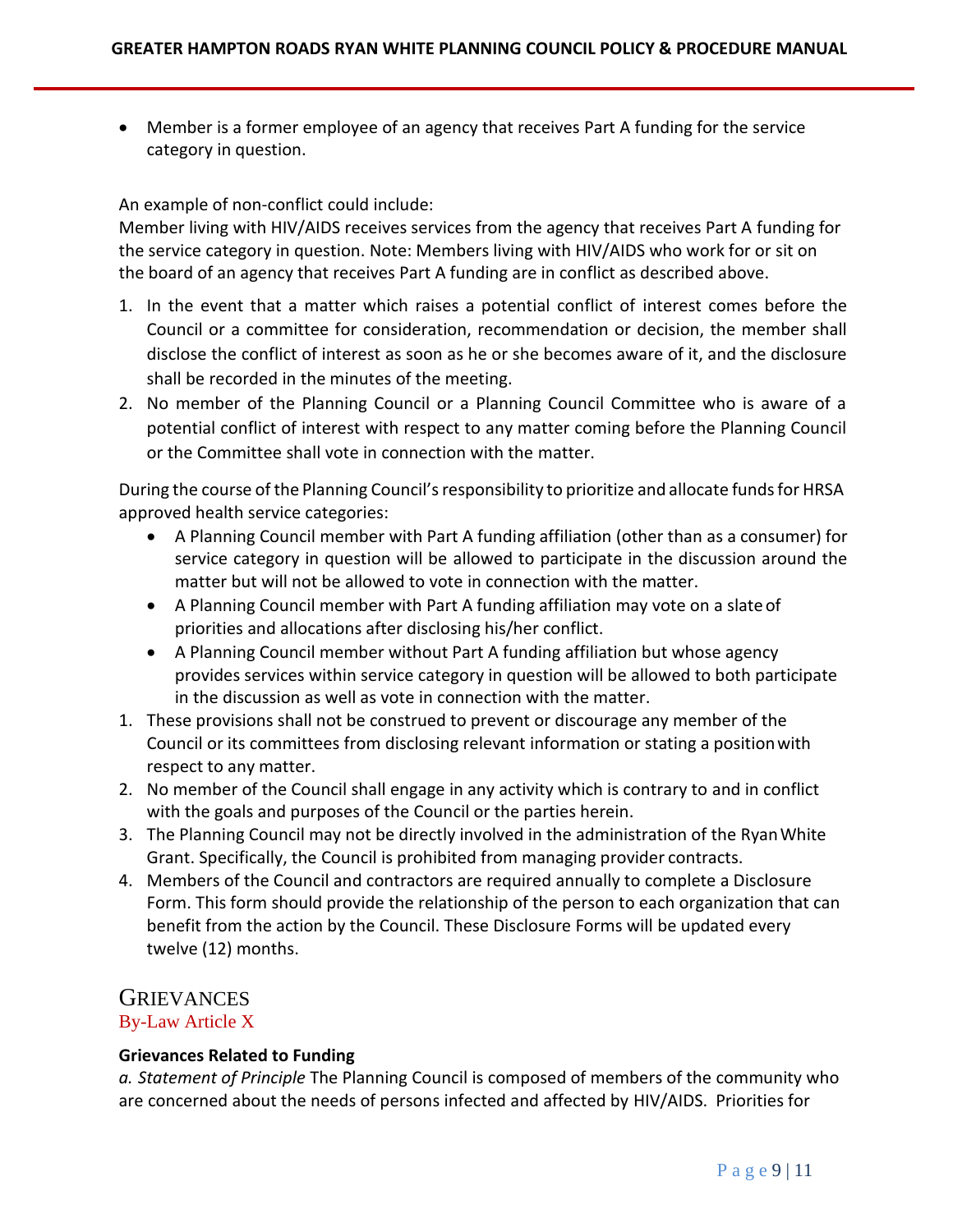funding are set by an established, written procedure, and are based on the Needs Assessment performed bi-annually. Meetings are posted and advertised to the greatest extent possible and public comment is sought and encouraged at every stage of the planning process. It is the corporate intention of the Council that all inquiries, questions, issues and disputes will be addressed and adequately resolved at each stage of the planning process. It is expected that before a person or group becomes a Grievant, they will have participated and made full use of the public process. A Grievant's active participation in the public process prior to filing a grievance will be considered when resolving a formal grievance. It isthe hope of the Council that the open process by which it operates integrates enough measures for disclosure and participation so that formal grievance filing would be a rare exception.

#### *b. Types of Grievances Covered*

- 1. Grievances that allege deviation from the established, written procedures for thepriority setting process.
- 2. Grievances that allege deviation from the established, written procedures for fund allocation process.
- 3. Grievances that allege deviations from the established, written process for any subsequent changes to priorities or allocations.

#### *c. Standing*

Individuals or entities directly affected by the outcome of a decision related to funding as defined above are eligible to bring a grievance and must show their standing to bring a grievance in their initial filing. Directly affected includes:

- Providers eligible to receive Ryan White funding
- Consumer groups/PLWA coalitions and caucuses
- Persons or groups as consumers of Ryan White services or potential services.

#### *d. Grievance Procedures*

Anyone wishing to file a grievance against the Planning Council regarding any of the three grievances listed in *9.2(b)* may do so by contacting the Ryan White Office Project Director.

Upon receipt of the complaint, the Planning Council Staff will forward copies to all members of the Executive Committee for discussion at their next meeting. Upon initial review, if the Executive Committee determines that no action is appropriate, the Co-Chairs of the Planning Council willso inform the complainant within seven (7) days of the Executive Committee meeting. The response will be in the form of a letter stating the reason for the decision and will be sent to the complainant by certified mail.

If the Executive Committee recommends action, all name participants in the grievance will be informed of such by the Co-Chairs within two weeks of the Executive Committee meeting. This action may include a request to the Project Director for additional information or may include a meeting or meetings with the complainants or other parties named in the grievance. The time frame in which the Executive Committee will determine a resolution will not exceed ninety (90) days. The Executive Committee will make final determination regarding the grievance. All parties named in grievance will be notified by certified mail of the determination by the Executive